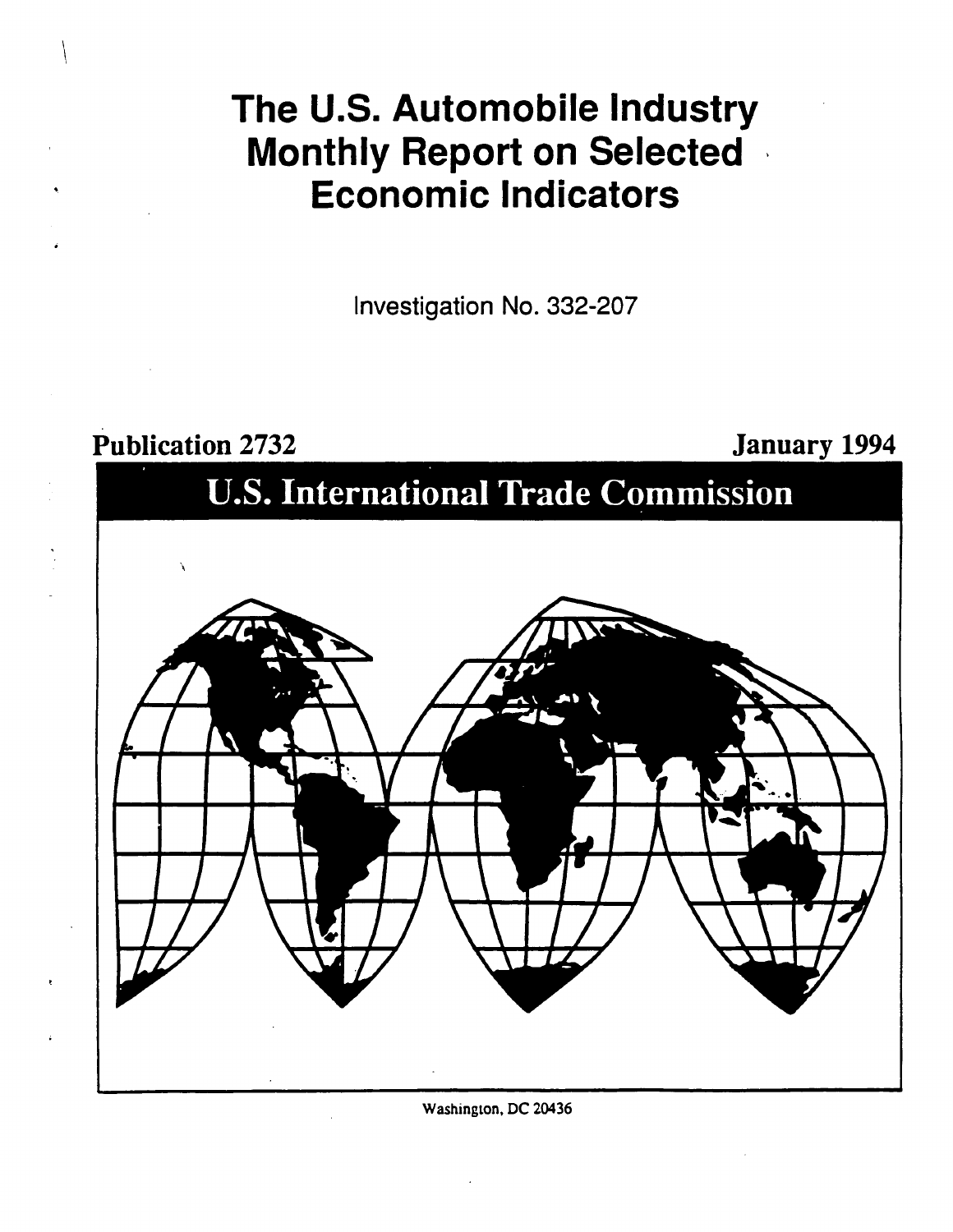# U.S. International Trade Commission

# COMMISSIONERS

Don E. Newquist, Chairman Peter S. Watson, Vice Chairman David B. Rohr Anne E. Brunsdale Carol T. Crawford Janet A. Nuzum

> Robert A. Rogowsky Director of Operations

Vern Simpson Director of Industries

*This report was prepared principally by* 

Michael Hagey

Machinery and Transportation Division

Address all communications to Secretary to the Commission United States International Trade Commission Washington, DC 20436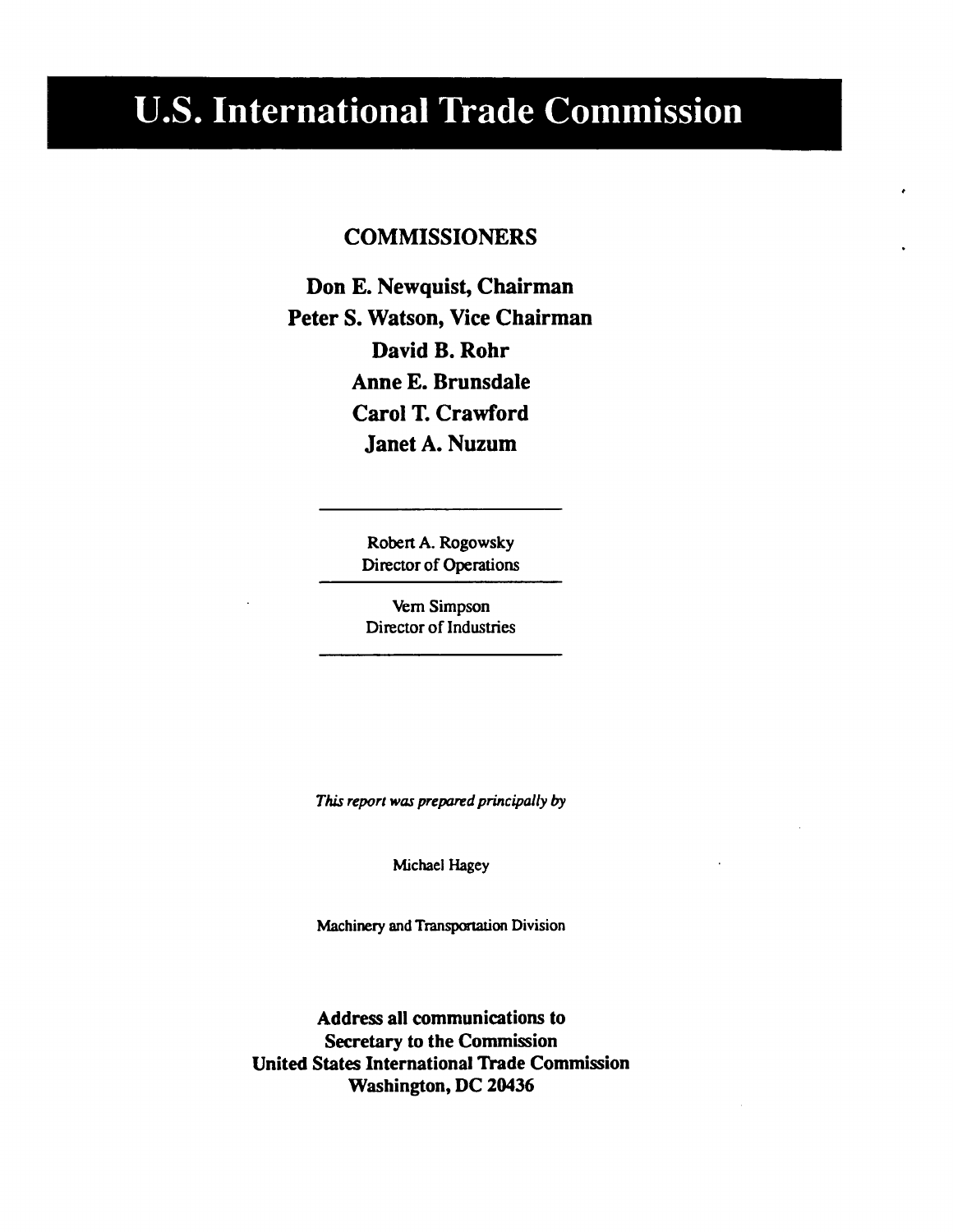#### PREFACE

In November 1980, the U.S. International Trade Commission, under section 201 of the Trade Act of 1974, determined that certain motor vehicles and certain chassis and bodies therefor were not being imported into the United States in such increased quantities as to be a substantial cause of serious injury, or threat thereof, to the domestic industry producing articles like or directly competitive with the imported articles (inv. No. TA-201-44). In December 1980, the Subcommittee on Trade, Committee on Ways and Means of the U.S. House of Representatives, requested that the Commission provide it with monthly data on U.S. automobile imports, sales, production, and prices. In late December 1980, the Commission instituted inv. No. 332-121, U.S. Automobile Industry Monthly Report on Selected Economic Indicators. The request by the Subcommittee on Trade of the House Conunittee on Ways and Means for monthly data on the automobile industry was renewed four time between 1981-85, with the final request in 1985 (inv. No. 332-207) having no fixed date for termination.

The report uses trade data compiled from official statistics of the U.S. Department of Commerce. Sales, production, and certain price data are derived from Automotive News. The U.S. Department of Labor provides employment and consumer and producer price data, while quarterly financial results for U.S. owned automakers are from various public sources.

i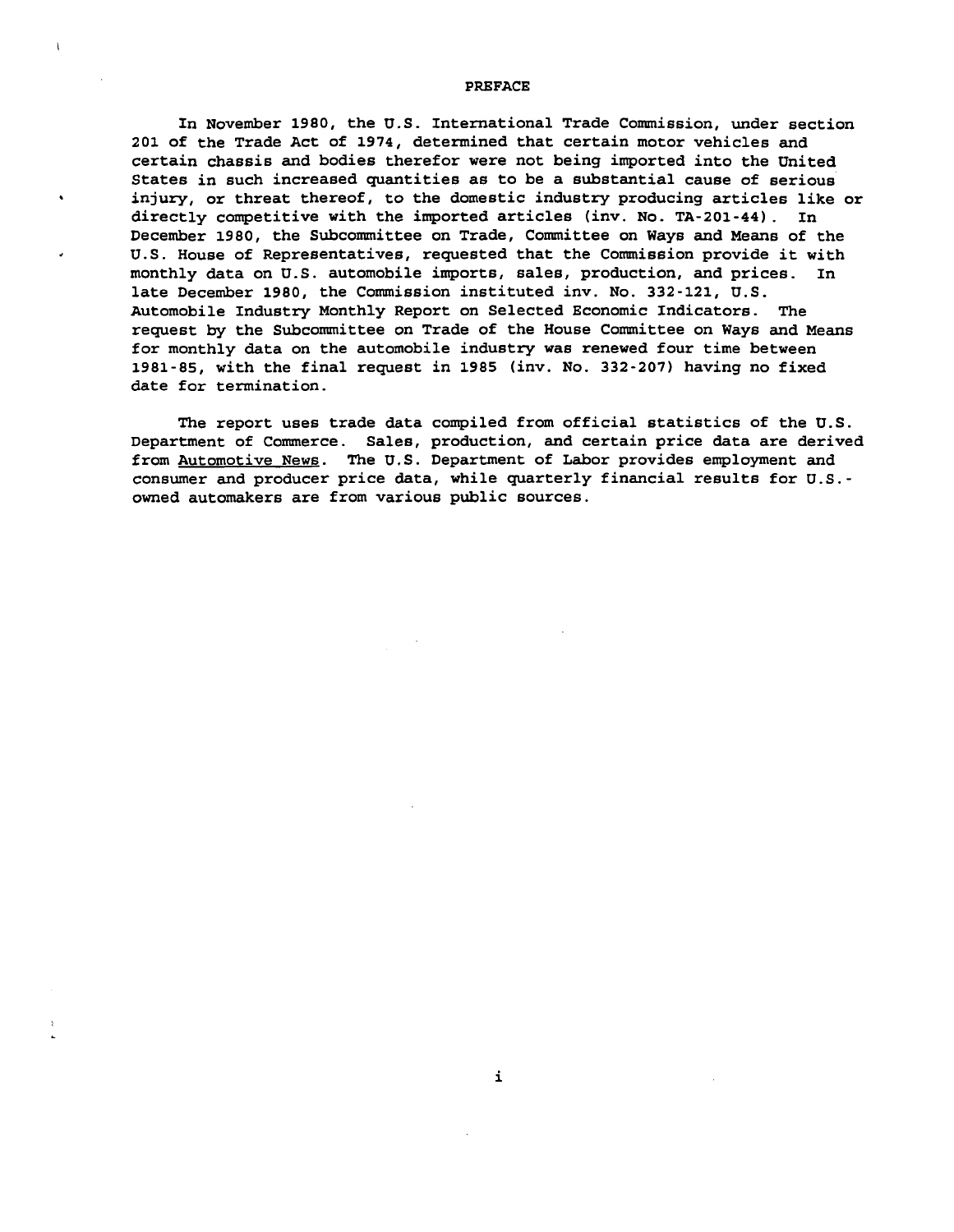$\label{eq:2.1} \frac{1}{\sqrt{2}}\int_{\mathbb{R}^3}\frac{1}{\sqrt{2}}\left(\frac{1}{\sqrt{2}}\right)^2\frac{1}{\sqrt{2}}\left(\frac{1}{\sqrt{2}}\right)^2\frac{1}{\sqrt{2}}\left(\frac{1}{\sqrt{2}}\right)^2\frac{1}{\sqrt{2}}\left(\frac{1}{\sqrt{2}}\right)^2\frac{1}{\sqrt{2}}\left(\frac{1}{\sqrt{2}}\right)^2.$  $\mathcal{L}_{\text{max}}$  and  $\mathcal{L}_{\text{max}}$ 

 $\label{eq:2.1} \mathcal{L}(\mathcal{L}^{\text{max}}_{\mathcal{L}}(\mathcal{L}^{\text{max}}_{\mathcal{L}})) \leq \mathcal{L}(\mathcal{L}^{\text{max}}_{\mathcal{L}}(\mathcal{L}^{\text{max}}_{\mathcal{L}}))$ 

 $\bar{t}$ 

 $\sim$   $\sim$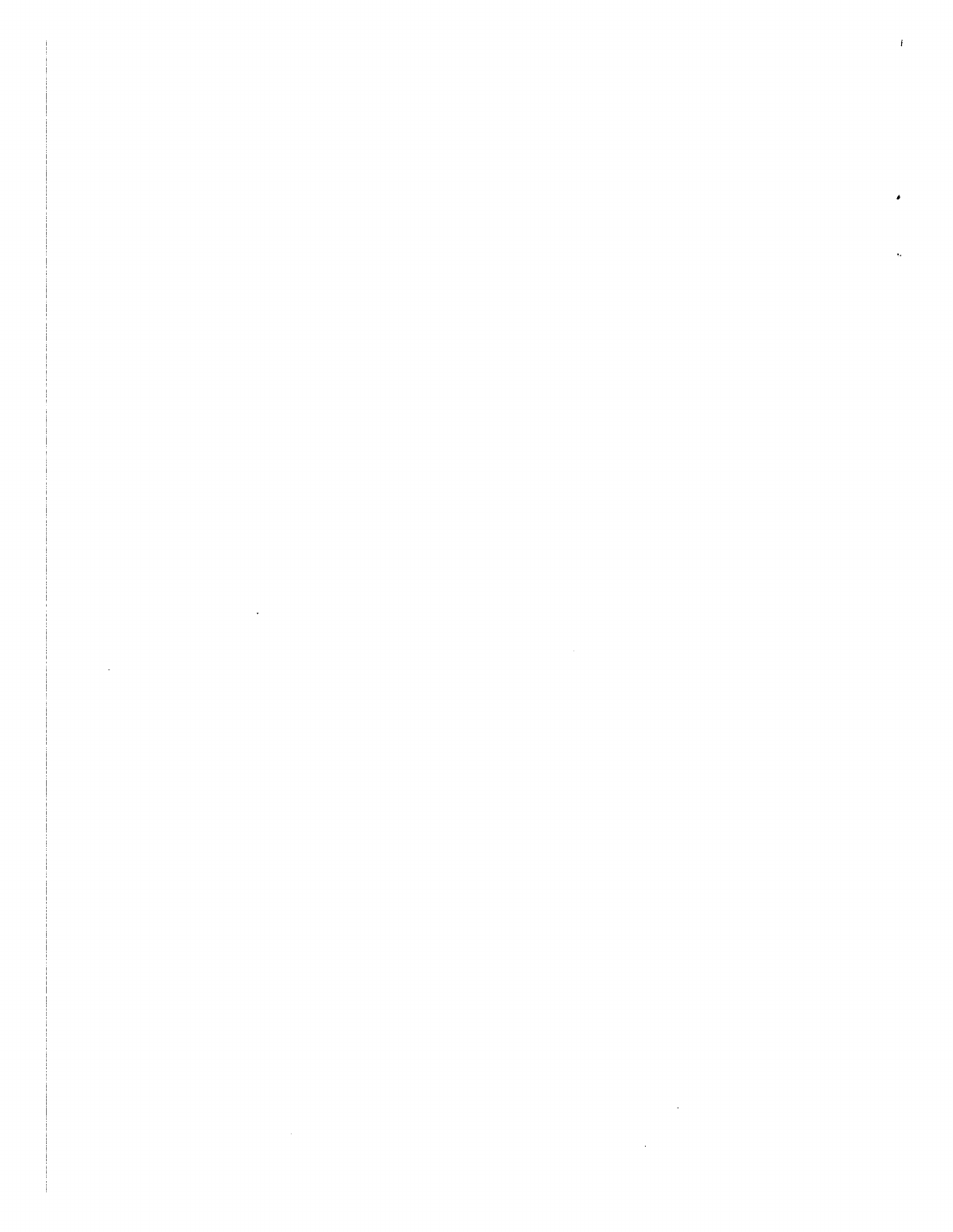## CONTENTS

 $\bar{1}$ 

 $\ddot{\phantom{a}}$ 

 $\ddot{\phantom{0}}$ 

 $\bar{\mathcal{A}}$ 

 $\ddot{\phantom{a}}$ 

 $\ddot{\phantom{a}}$ 

### Page

 $\mathbf{r}$  .

 $\sim$ 

 $\mathcal{A}^{\mathcal{A}}$ 

 $\overline{\phantom{a}}$ 

 $\ddot{\phantom{a}}$ 

#### Tables

| New passenger automobiles: U.S. retail sales of domestic        |                                                                                                                                                                                                                                                                                                                                                                                                                                           |
|-----------------------------------------------------------------|-------------------------------------------------------------------------------------------------------------------------------------------------------------------------------------------------------------------------------------------------------------------------------------------------------------------------------------------------------------------------------------------------------------------------------------------|
|                                                                 |                                                                                                                                                                                                                                                                                                                                                                                                                                           |
| employment, by specified periods, January 1992-December 1993    | $\mathbf{1}$                                                                                                                                                                                                                                                                                                                                                                                                                              |
|                                                                 |                                                                                                                                                                                                                                                                                                                                                                                                                                           |
|                                                                 | $\overline{2}$                                                                                                                                                                                                                                                                                                                                                                                                                            |
|                                                                 |                                                                                                                                                                                                                                                                                                                                                                                                                                           |
|                                                                 |                                                                                                                                                                                                                                                                                                                                                                                                                                           |
| sources and by specified periods, December 1991-November 1993   | 3                                                                                                                                                                                                                                                                                                                                                                                                                                         |
| New passenger automobiles: U.S. exports of domestic             |                                                                                                                                                                                                                                                                                                                                                                                                                                           |
| merchandise, by principal markets and by specified periods,     |                                                                                                                                                                                                                                                                                                                                                                                                                                           |
|                                                                 | 4                                                                                                                                                                                                                                                                                                                                                                                                                                         |
| Lightweight automobile trucks and bodies and cab/chassis for    |                                                                                                                                                                                                                                                                                                                                                                                                                                           |
| lightweight automobile trucks: U.S. exports of domestic         |                                                                                                                                                                                                                                                                                                                                                                                                                                           |
| merchandise, by principal markets and by specified periods,     |                                                                                                                                                                                                                                                                                                                                                                                                                                           |
|                                                                 | 5                                                                                                                                                                                                                                                                                                                                                                                                                                         |
| New passenger automobiles: Sales of domestic and imported       |                                                                                                                                                                                                                                                                                                                                                                                                                                           |
| passenger automobiles and sales of imported passenger           |                                                                                                                                                                                                                                                                                                                                                                                                                                           |
| automobiles as a percent of total U.S. sales, by specified      |                                                                                                                                                                                                                                                                                                                                                                                                                                           |
|                                                                 | 6                                                                                                                                                                                                                                                                                                                                                                                                                                         |
| New passenger automobiles: Price indexes, by specified periods, |                                                                                                                                                                                                                                                                                                                                                                                                                                           |
|                                                                 | 6                                                                                                                                                                                                                                                                                                                                                                                                                                         |
|                                                                 |                                                                                                                                                                                                                                                                                                                                                                                                                                           |
|                                                                 | 7                                                                                                                                                                                                                                                                                                                                                                                                                                         |
|                                                                 |                                                                                                                                                                                                                                                                                                                                                                                                                                           |
| Japanese automobiles, April 1981-January 1994                   | 8                                                                                                                                                                                                                                                                                                                                                                                                                                         |
|                                                                 | production, production, inventory, days' supply, and<br>New passenger automobiles: U.S. imports, by principal sources<br>and by specified periods, December 1991-November 1993<br>Lightweight automobile trucks and bodies and cab/chassis for<br>lightweight automobile trucks: U.S. imports, by principal<br>New passenger automobiles: Retail price changes in the U.S.<br>Manufacturers' suggested retail prices of selected U.S. and |

 $\ddot{\phantom{a}}$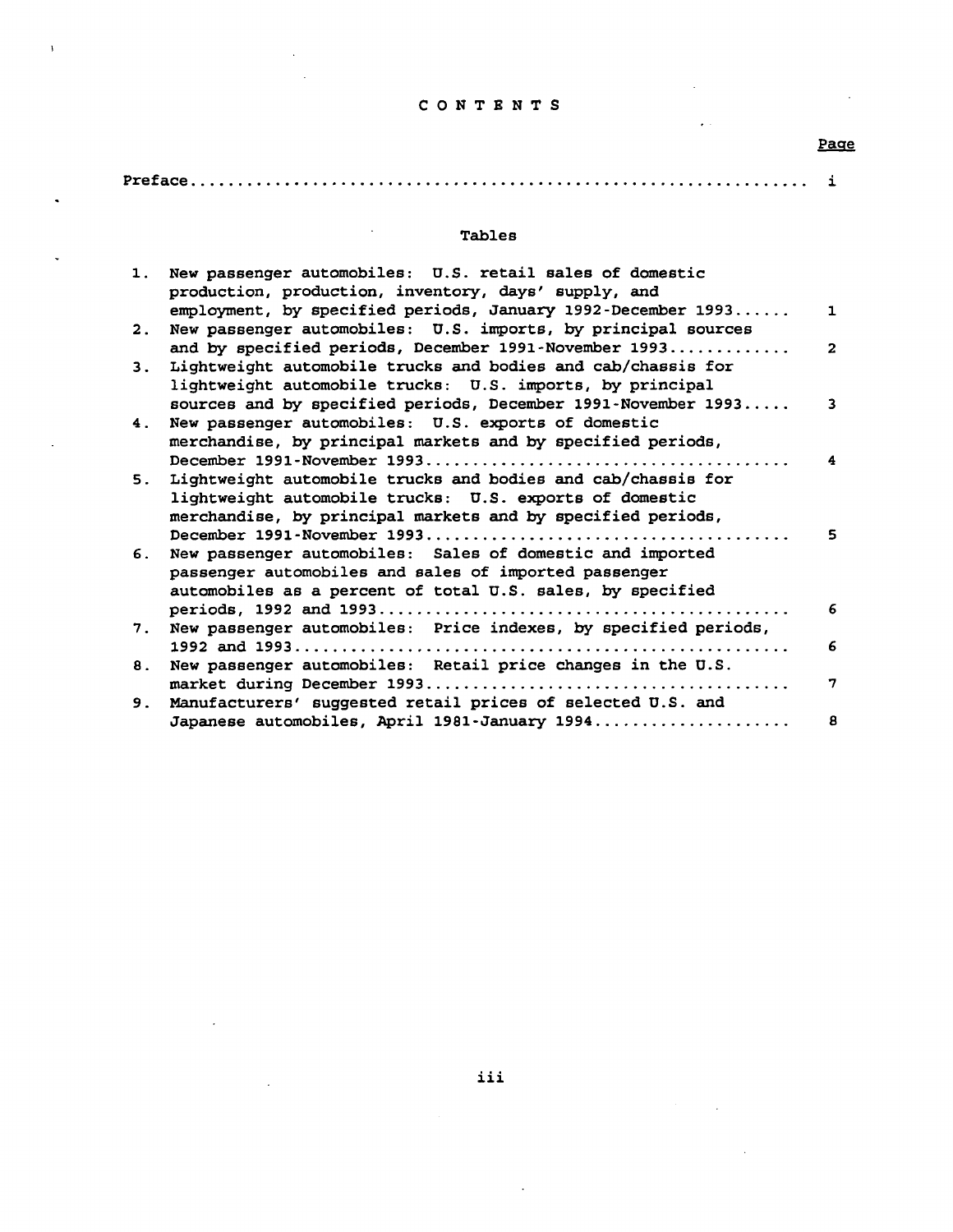$\label{eq:2} \frac{1}{\sqrt{2}}\sum_{\mathbf{k},\mathbf{k}'}\frac{1}{\sqrt{2\pi}}\sum_{\mathbf{k},\mathbf{k}'}\frac{1}{\sqrt{2\pi}}\sum_{\mathbf{k},\mathbf{k}'}\frac{1}{\sqrt{2\pi}}\sum_{\mathbf{k},\mathbf{k}'}\frac{1}{\sqrt{2\pi}}\sum_{\mathbf{k},\mathbf{k}'}\frac{1}{\sqrt{2\pi}}\sum_{\mathbf{k},\mathbf{k}'}\frac{1}{\sqrt{2\pi}}\sum_{\mathbf{k},\mathbf{k}'}\frac{1}{\sqrt{2\pi}}\sum_{\mathbf{k},\mathbf{k}'}\frac{1}{\sqrt$  $\mathcal{A}^{\text{max}}_{\text{max}}$ 

 $\hat{\mathbf{r}}$ 

 $\mathcal{L}^{(1)}$  and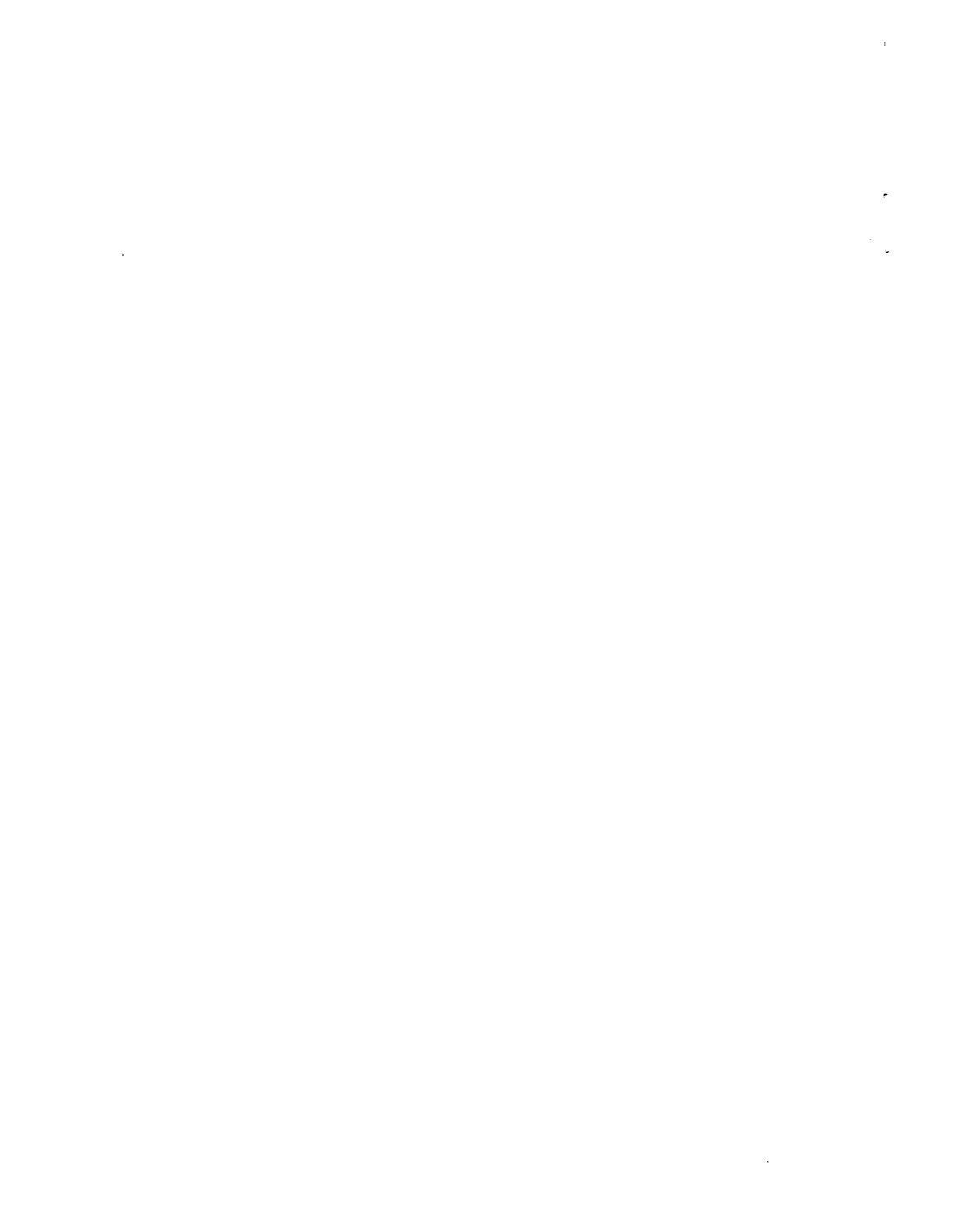New passenger automobiles: U.S. retail sales of domestic production, production, inventory, days' supply, and employment, by specified periods, January 1992- December 1993

|                                                     | 1993      |           |              | 1992      |            |  |  |
|-----------------------------------------------------|-----------|-----------|--------------|-----------|------------|--|--|
|                                                     | Nov.      | Dec.      | Jan. 1993-   | Dec.      | Jan. 1992- |  |  |
| Item                                                | 1993      | 1993      | Dec. 1993    | 1992      | Dec. 1992  |  |  |
| Retail sales of domes-                              |           |           |              |           |            |  |  |
| tic production                                      | 532       | 516       | 6,562        | 497       | 6,216      |  |  |
| Production                                          | 561       | 498       | 5,889        | 450       | 5,666      |  |  |
| Inventory                                           | 1,330     | 1,337     | $^{\rm (1)}$ | 1,185     |            |  |  |
| Days' $\text{supply}^2$<br>Employment: <sup>3</sup> | 62        | 65        |              | 57        |            |  |  |
|                                                     |           |           |              |           |            |  |  |
| Total employees                                     | $834^{4}$ | $848^{5}$ |              | $827^{6}$ |            |  |  |
| Production workers                                  | $638^{4}$ | $649^{5}$ | (1)          | $625^{6}$ |            |  |  |

(In thousands of units; thousands of employees)

1Not applicable.<br><sup>2</sup> Days' supply is an average for each class size which is determined by the previous month's retail sales.

<sup>3</sup> Employment data are for SIC 371 (motor vehicles and motor vehicle equipment).<br><sup>4</sup> Data are for November 1992, revised.

5 Data are for December 1993.

6 Data are for December 1992.

Source: Production, retail sales, days' supply, and inventory, Automotive News; and employment, U.S. Department of Labor.

Note.--Because of rounding, figures may not add to the totals shown. Market classifications discontinued because of the unavailability of data.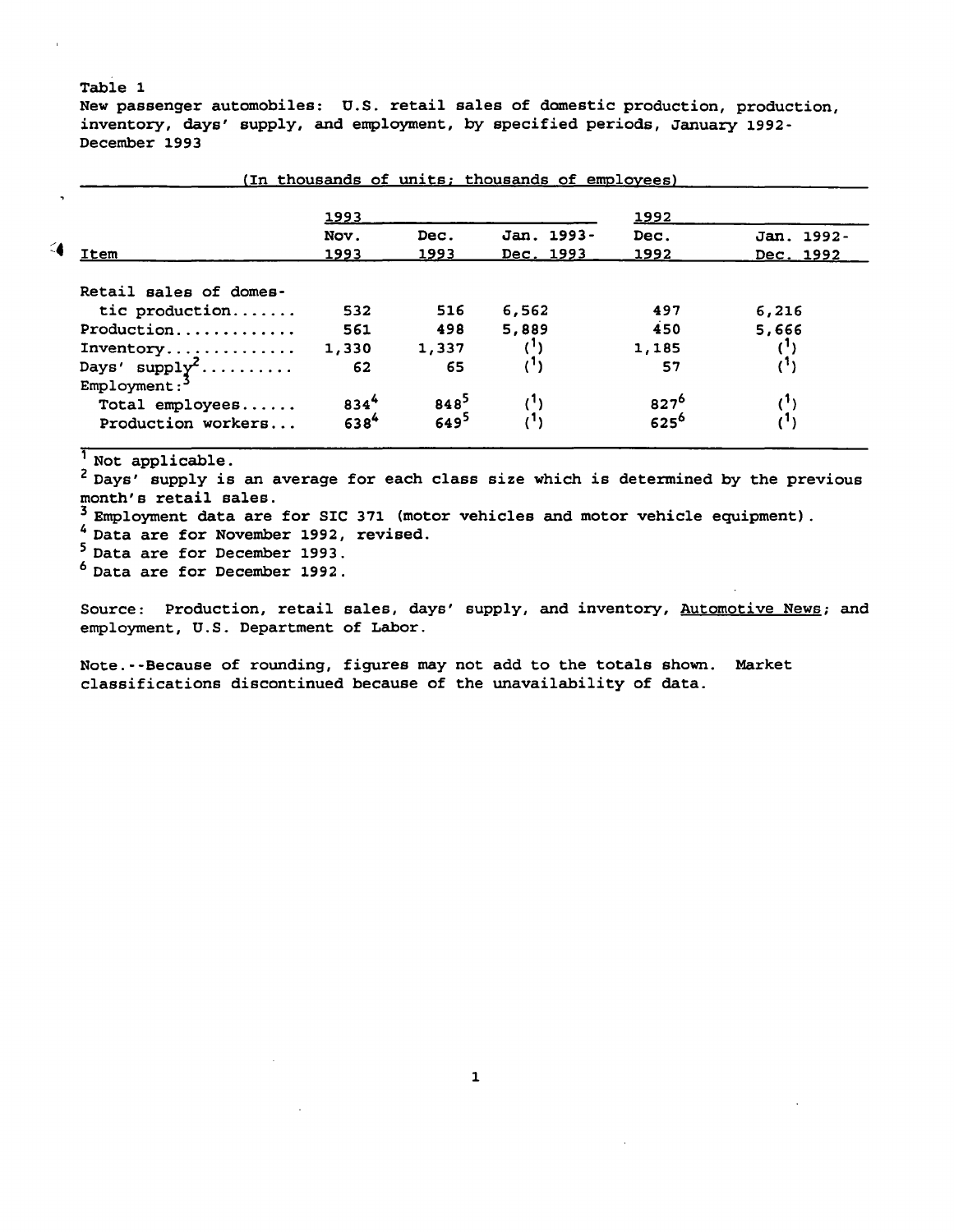New passenger automobiles: U.S. imports, by principal sources and by specified periods, December 1991-November 1993<sup>1</sup>

|                               | 1992-93              |           |                       | 1991-92     |                       |  |  |
|-------------------------------|----------------------|-----------|-----------------------|-------------|-----------------------|--|--|
|                               | Oct.                 | Nov.      | Dec. 1992-            | Nov.        | Dec. 1991-            |  |  |
| So <u>urce</u>                | 1993                 | 1993      | Nov. 1993             | 1992        | Nov. 1992             |  |  |
|                               |                      |           | Quantity (units)      |             |                       |  |  |
|                               |                      |           |                       |             |                       |  |  |
| Japan                         | 154,465              | 132,406   | 1,616,957             | 157,053     | 1,639,819             |  |  |
| Canada.                       | 146,913              | 135,940   | 1,467,317             | 98,170      | 1,183,602             |  |  |
| Germany                       | 16,464               | 15,793    | 187,722               | 23,333      | 202,622               |  |  |
| Korea, South                  | 8,657                | 10,518    | 124,195               | 13,658      | 140,213               |  |  |
| Sweden                        | 6,899                | 6,512     | 60,631                | 10,321      | 77,513                |  |  |
| Mexico                        | 32,634               | 30,853    | 280,031               | 16,803      | 268,543               |  |  |
| United Kingdom                | 2,724                | 2,600     | 19,045                | 1,670       | 9,504                 |  |  |
| $Italy \ldots \ldots$         | 44                   | 88        | 1,184                 | 135         | 2,119                 |  |  |
| France                        | $\mathbf 0$          | 1         | 23                    | $\mathbf 0$ | 67                    |  |  |
| $Brazil$                      | 0                    | 1         | 6,628                 | 187         | 11,355                |  |  |
| All other                     | <u>5,167</u>         | 5,258     | 47,374                | 4,445       | <u>27,818</u>         |  |  |
| $Total$                       | 373,967              | 339,970   | <u>3,811,113</u>      | 325,775     | <u>3,563,191</u>      |  |  |
|                               |                      |           | Value (1,000 dollars) |             |                       |  |  |
| $Japan \ldots \ldots \ldots$  | 2,193,022            | 1,906,676 | 21,754,387            | 1,936,047   | 19,977,277            |  |  |
| Canada                        | 1,886,436            | 1,765,804 | 18,215,583            | 1,226,576   | 14, 128, 015          |  |  |
| Germany                       | 505,383              | 534,772   | 5,452,527             | 739,088     | 5,767,507             |  |  |
| Korea, South                  | 49,808               | 67,401    | 719,563               | 79,048      | 778,572               |  |  |
| $S$ weden                     | 127,589              | 116,900   | 1,182,469             | 195,785     | 1,430,863             |  |  |
| Mexico                        | 323,364              | 324,634   | 2,874,853             | 173,369     | 2,618,604             |  |  |
| United Kingdom                | 103,051              | 99,947    | 716,466               | 60,641      | 338,426               |  |  |
| $Italy \ldots$                | 4,421                | 5,762     | 58,211                | 3,234       | 83,422                |  |  |
| $France \ldots \ldots \ldots$ | 0                    | 41        | 408                   | 0           | 793                   |  |  |
| Brazil                        | 0                    | 19        | 47,188                | 1,323       | 74,885                |  |  |
| All other                     |                      | 108,448   | 837,962               | 79,370      |                       |  |  |
| $Total$                       | 104,705<br>5,297,778 | 4,930,406 |                       | 4,494,481   | 352,850<br>45,551,376 |  |  |

1/ Data include imports into Puerto Rico; data do not include automobiles assembled in U.S. foreign trade zones.

Source: Compiled from official statistics of the U.S. Department of Commerce.

Note.--Because of rounding, figures may not add to the totals shown.

2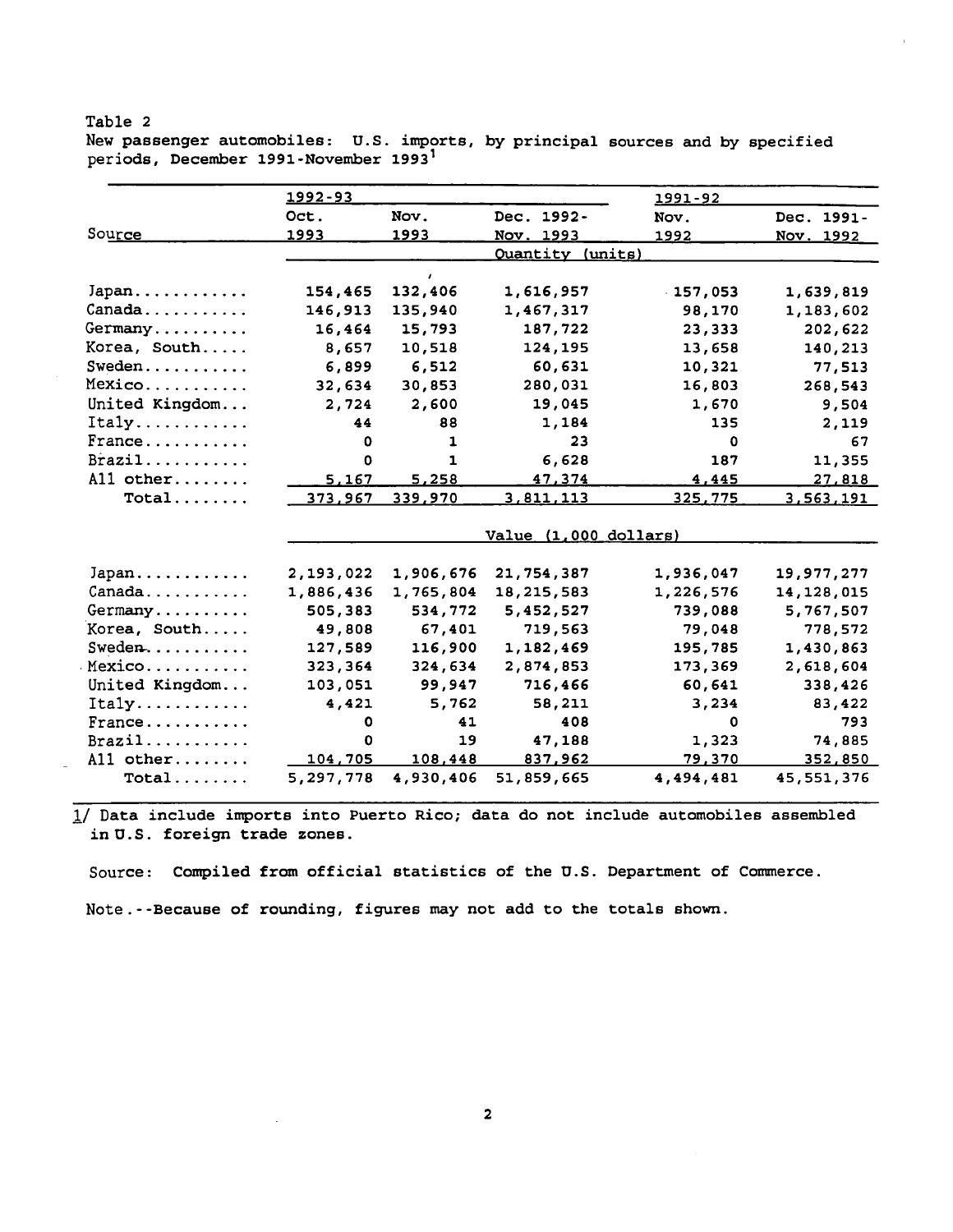. :

Lightweight automobile  $trucks<sup>1</sup>$  and bodies and cab/chassis for lightweight automobile trucks: U.S. imports, by principal sources and by specified periods, December 1991-November 1993<sup>2</sup>

|           | 1992-93               |         |            | 1991-92    |            |  |  |
|-----------|-----------------------|---------|------------|------------|------------|--|--|
|           | Oct.                  | Nov.    | Dec. 1992- | Nov.       | Dec. 1991- |  |  |
| Source    | 1993                  | 1993    | Nov. 1993  | 1992       | Nov. 1992  |  |  |
|           |                       |         | Ouantity   | $(mits)^3$ |            |  |  |
| Japan     | 6,730                 | 6,664   | 129,154    | 12,541     | 176,687    |  |  |
| Canada    | 50,965                | 41,118  | 496,698    | 43,192     | 500,806    |  |  |
| Mexico    | 2,884                 | 2,517   | 31,362     | 2,922      | 25,032     |  |  |
| All other | 420                   | 247     | 1,462      | 18         | 52         |  |  |
| $Total$   | 60,999                | 50,546  | 658,579    | 58,673     | 702,577    |  |  |
|           | Value (1,000 dollars) |         |            |            |            |  |  |
| Japan     | 52,953                | 54,139  | 1,044,927  | 107,078    | 1,237,864  |  |  |
| Canada    | 712,566               | 576,346 | 6,721,521  | 581,161    | 6,641,030  |  |  |
| $Mexico$  | 41,653                | 35,183  | 550,173    | 53,443     | 448,650    |  |  |
| All other | 11,156                | 9,234   | 67,539     | 1,767      | 20,128     |  |  |
| $Total$   | 818,327               | 674,902 | 8,384,163  | 743,448    | 8,347,672  |  |  |

1Defined as not over 10,000 pounds gvw.<br>
<sup>2</sup> Partially estimated, all data include imports into Puerto Rico.

<sup>3</sup> Quantity data include complete trucks and cab/chassis, but exclude bodies.

Source: Compiled from official statistics of the U.S. Department of Commerce, except as noted.

Note.--Because of rounding, figures may not add to the totals shown.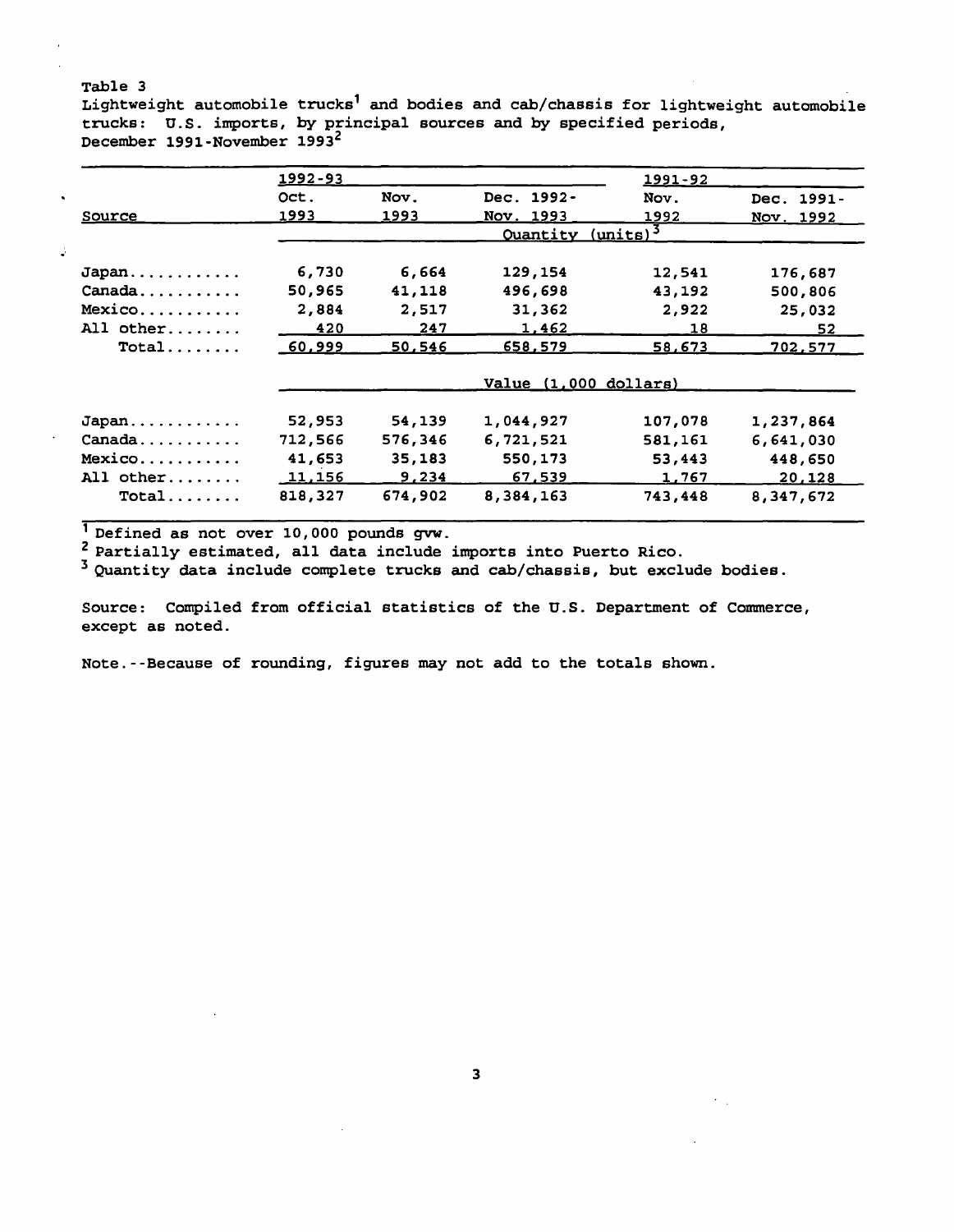New passenger automobiles: U.S. exports of domestic merchandise, by principal markets and by specified periods, December 1991-November 1993

|           | 1992-93               |           |            | <u> 1991-92</u> |                  |  |  |  |
|-----------|-----------------------|-----------|------------|-----------------|------------------|--|--|--|
|           | Oct.                  | Nov.      | Dec. 1992- | Nov.            | Dec. 1991-       |  |  |  |
| Market    | 1993                  | 1993      | Nov. 1993  | 1992            | <u>Nov. 1992</u> |  |  |  |
|           | Quantity (units)      |           |            |                 |                  |  |  |  |
| Canada    | 43,732                | 54,737    | 481,561    | 42,181          | 452,291          |  |  |  |
| Mexico    | 3,333                 | 5,982     | 54,905     | 5,178           | 38,487           |  |  |  |
| All other | 27,323                | 27,225    | 336,208    | 34,779          | 317,547          |  |  |  |
| $Total$   | 74,706                | 88,468    | 878,128    | 82,548          | 810,199          |  |  |  |
|           | Value (1,000 dollars) |           |            |                 |                  |  |  |  |
| Canada    | 617,033               | 763,825   | 6,392,299  | 575,447         | 5,839,697        |  |  |  |
| Japan     | 64,671                | 106,973   | 937,330    | 95,180          | 662,928          |  |  |  |
| All other | 403,044               | 425,154   | 5,229,953  | <u>523,660</u>  | 4,698,856        |  |  |  |
| $Total$   | 1,090,224             | 1,305,655 | 12,647,673 | 1,200,982       | 11,226,820       |  |  |  |
|           |                       |           |            |                 |                  |  |  |  |

Source: Compiled from official statistics of the U.S. Department of Commerce.

 $\bar{z}$ 

 $\mathbb{R}^2$ 

 $\mathbb{Z}$ 

Note. --Because of rounding, figures may not add to the totals shown.

 $\Delta \phi$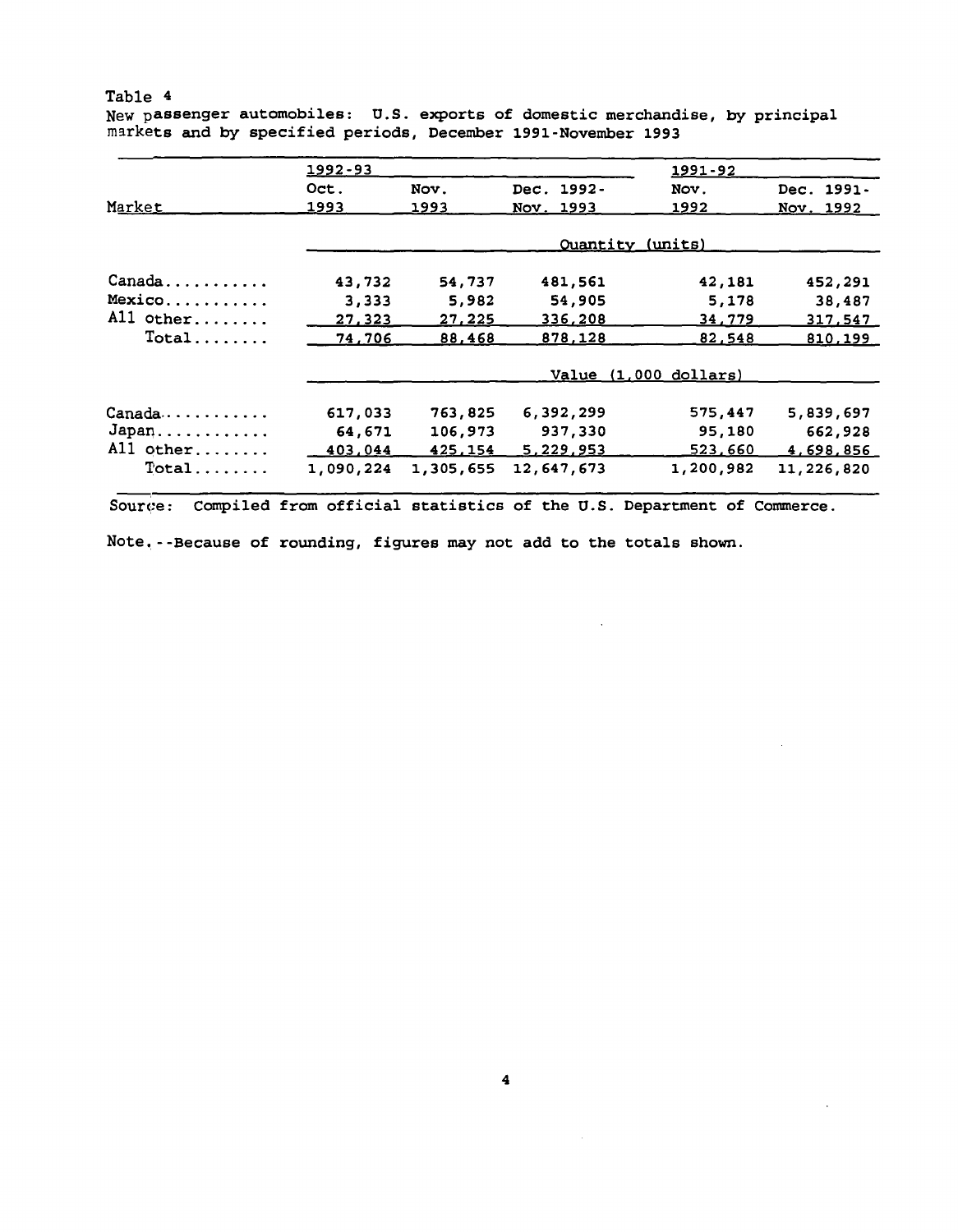Lightweight automobile trucks $^{\rm 1}$  and bodies and cab/chassis for lightweight automobile trucks: U.S. exports of domestic merchandise, by principal markets and by specified periods, December 1991-November 19932

|                          | 1992-93 |         |                               | 1991-92 |            |
|--------------------------|---------|---------|-------------------------------|---------|------------|
| $\overline{\phantom{a}}$ | Oct.    | Nov.    | Dec. 1992-                    | Nov.    | Dec. 1991- |
| Market                   | 1993    | 1993    | Nov. 1993                     | 1992    | Nov. 1992  |
| لمی                      |         |         | Ouantity (units) <sup>3</sup> |         |            |
| Canada.                  | 16,147  | 17,603  | 123,412                       | 11,127  | 106,744    |
| All other                | 2,579   | 3,455   | 34,045                        | 2,599   | 28,332     |
| $Total$                  | 18,754  | 21,061  | 157,549                       | 13,736  | 135,105    |
|                          |         |         | Value (1,000 dollars)         |         |            |
| Canada.                  | 212,024 | 235,865 | 1,531,595                     | 130,033 | 1,309,117  |
| All other                | 54,612  | 73,996  | 591,639                       | 36,186  | 440,837    |
| $Total$                  | 267,122 | 309,886 | 2,124,939                     | 166,393 | 1,750,366  |

<sup>1</sup> Defined as not over 10,000 pounds gvw.<br><sup>2</sup> Partially estimated.

<sup>3</sup> Quantity data include complete trucks and cab/chassis, but exclude bodies.

Source: Compiled from official statistics of the U.S. Department of Commerce, except as noted.

Note.--Because of rounding, figures may not add to the totals shown.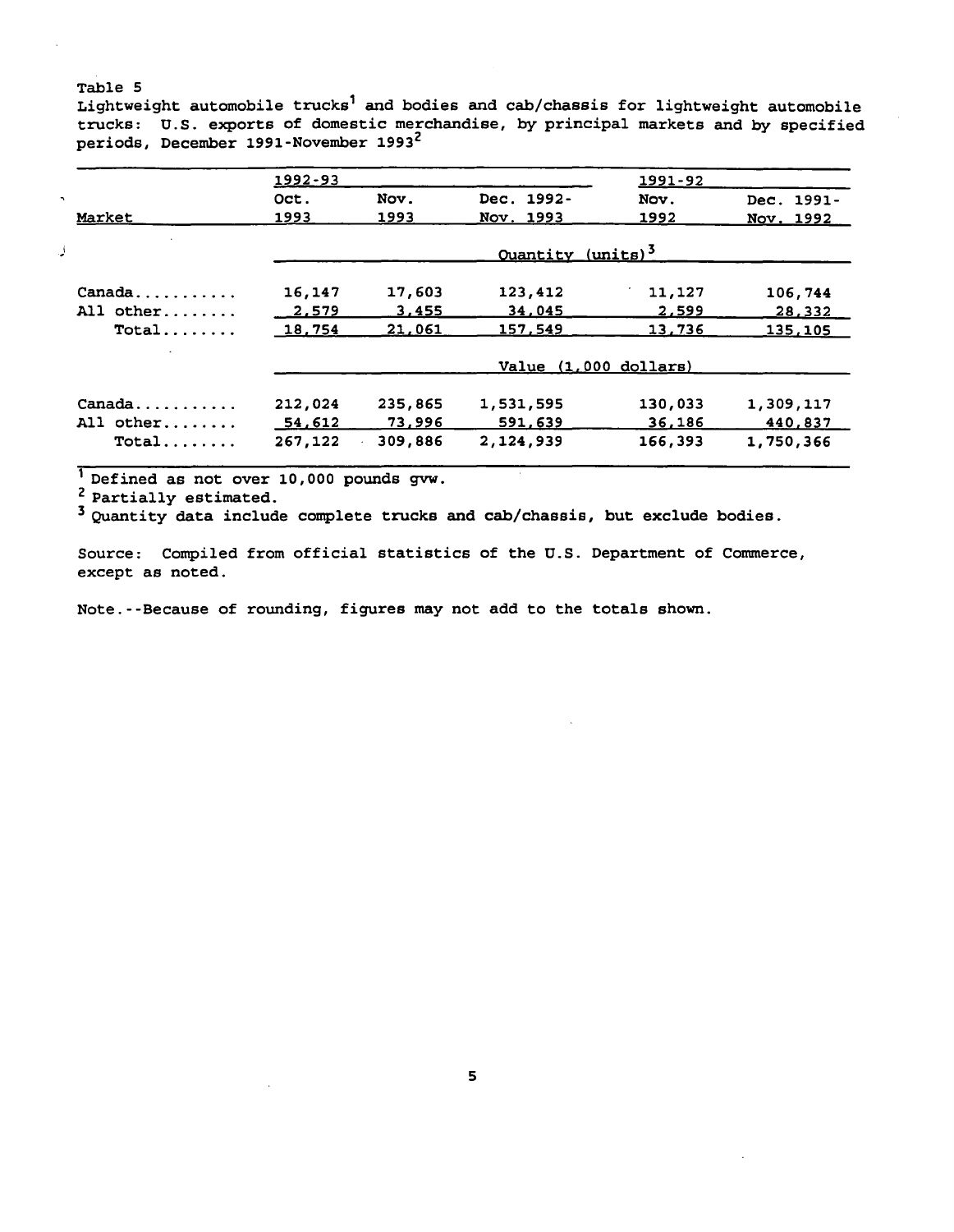New passenger automobiles: Sales of domestic and imported passenger automobiles and sales of imported passenger automobiles as a percent of total U.S. sales, by specified periods, 1992 and 1993

|                                  | Sales of-           |         |                          |           |                      |           |                      | Ratio of import |
|----------------------------------|---------------------|---------|--------------------------|-----------|----------------------|-----------|----------------------|-----------------|
|                                  | Domestic            |         | Imported                 |           | Total U.S.           |           |                      | sales to total  |
|                                  | <u>automobiles'</u> |         | automobiles <sup>2</sup> |           | Bales <sup>1,2</sup> |           | sales <sup>1,2</sup> |                 |
| Period.                          | 1993                | 1992    | 1993                     | 1992      | 1993                 | 1992      | <u> 1993 </u>        | 1992            |
|                                  |                     |         | Ouantity (units)         |           |                      |           | --Percent--          |                 |
| Janary                           | 430,255             | 413,605 | 131,070                  | 146,499   | 561,325              | 560,104   | 23.4                 | 26.2            |
| Febuary                          | 460,918             | 492,454 | 132,480                  | 158,530   | 593,398              | 650,984   | 22.3                 | 24.4            |
| $Jan-Peb$                        | 891,173             | 905,872 | 263,550                  | 305,029   | 1,154,723            | 1,210,901 | 22.8                 | 25.2            |
| March                            | 574,756             | 536,932 | 160,224                  | 186,483   | 734,980              | 723,415   | 21.8                 | 25.8            |
| Jan-Mar 1,465,929 1,442,804      |                     |         | 423,773                  | 494,050   | 1,889,702            | 1,936,854 | 22.4                 | 25.5            |
| April                            | 600,634             | 540,689 | 168,114                  | 177,426   | 768,748              | 718,115   | 21.9                 | 24.7            |
| Jan-Apr 2,066,568 1,983,493      |                     |         | 591,888                  | 671,482   | 2,658,456            | 2,647,099 | 22.3                 | 25.4            |
| $May. \ldots \ldots$             | 633,490             | 560,768 | 178,655                  | 174,334   | 812,145              | 735,102   | 21.9                 | 23.7            |
| Jan-May 2,701,560 2,544,261      |                     |         | 770,499                  | 845,779   | 3,472,059            | 3,390,040 | 22.1                 | 24.9            |
| June 665,461                     |                     | 629.524 | 171,660                  | 199,282   | 837,151              | 828,806   | 20.5                 | 24.0            |
| Jan-June 3, 363, 902 3, 173, 785 |                     |         | 942,198                  | 1,031,334 | 4,306,100            | 4,205,119 | 21.8                 | 24.5            |
| $July.$                          | 593,120             | 566.533 | 170,329                  | 166,966   | 763,449              | 733,499   | 22.3                 | 22.8            |
| Jan-July 3,966,469 3,740,318     |                     |         | 1,103,026                | 1,198,300 | 5,069,495            | 4,938,618 | 21.8                 | 24.3            |
| August                           | 531,889             | 476.318 | 164,936                  | 168,499   | 696,825              | 644,817   | 23.7                 | 26.1            |
| $Jap$ -Aug 4,498,356 4,216,636   |                     |         | 1,267,963                | 1,366,799 | 5,766,319            | 5,583,435 | 22.0                 | 24.5            |
| September                        | 549.161             | 510.103 | 155,004                  | 163,458   | 704,165              | 673,561   | 22.0                 | 24.3            |
| Jan-Sept 5,047,517 4,726,739     |                     |         | 1,422,972                | 1,532,467 | 6,470,489            | 6,259,206 | 22.0                 | 24.5            |
| October                          | 576,857             | 532,174 | 140,600                  | 161,945   | 717,457              | 694,119   | 19.6                 | 23.3            |
| Jan-Oct 5, 624, 374 5, 258, 913  |                     |         | 1,563,572                | 1,693,023 | 7.187.946            | 6,951,936 | 21.8                 | 24.3            |
| November                         | 532,276             | 460,506 | 134,208                  | 139,914   | 666,484              | 600,420   | 20.1                 | 23.3            |
| Jan-Nov 6,156,650 5,719,418      |                     |         | 1,697,736                | 1,831,967 | 7.854,365            | 7,551,366 | 24.2                 | 24.3            |
| December                         | 516,258             | 497.069 | 144,164                  | 162,270   | 660,422              | 659,339   | 21.8                 | 24.6            |
| Jan-Dec 6,673,935 6,216,488      |                     |         | 1,844,294                | 1,994.323 | 8,518,229            | 8,210,811 | 21.7                 | 24.3            |

1/ Domestic automobile sales include U.S.-, Canadian- and Mexican-built automobiles sold in the United States.

2/ Does not include automobiles imported from Canada and Mexico.

Source: Automotive News.

Table *"1* 

New passenger automobiles: Price indexes, by specified periods, 1992 and 1993<sup>1</sup>

|                                      | 1993          |       |         | 1992-93 |       |         |
|--------------------------------------|---------------|-------|---------|---------|-------|---------|
|                                      | Nov.          | Dec.  | Percent | Dec.    | Dec.  | Percent |
| <b>Item</b>                          | <u> 1993 </u> | 1993  | change  | 1992    | 1993  | change  |
| Consumer Price<br>Index:             |               |       |         |         |       |         |
| Unadjusted<br>Seasonally             | 132.3         | 133.1 | $+0.9$  | 130.5   | 133.1 | $+2.0$  |
| adjusted<br>Producer Price<br>Index: | 133.5         | 134.2 | $+0.5$  | 129.4   | 134.2 | $+3.7$  |
| Unadiusted<br>Seasonally             | 131.7         | 132.9 | $+0.9$  | 128.7   | 132.9 | $+3.3$  |
| adjusted                             | 132.0         | 130.4 | $-1.2$  | 126.3   | 130.4 | $+3.2$  |

Consumer price index, 1982-1984 = 100. Producer price index, 1982 = 100.

Source: U.S. Department of Labor.

 $\sim$ 

 $\sim 10^7$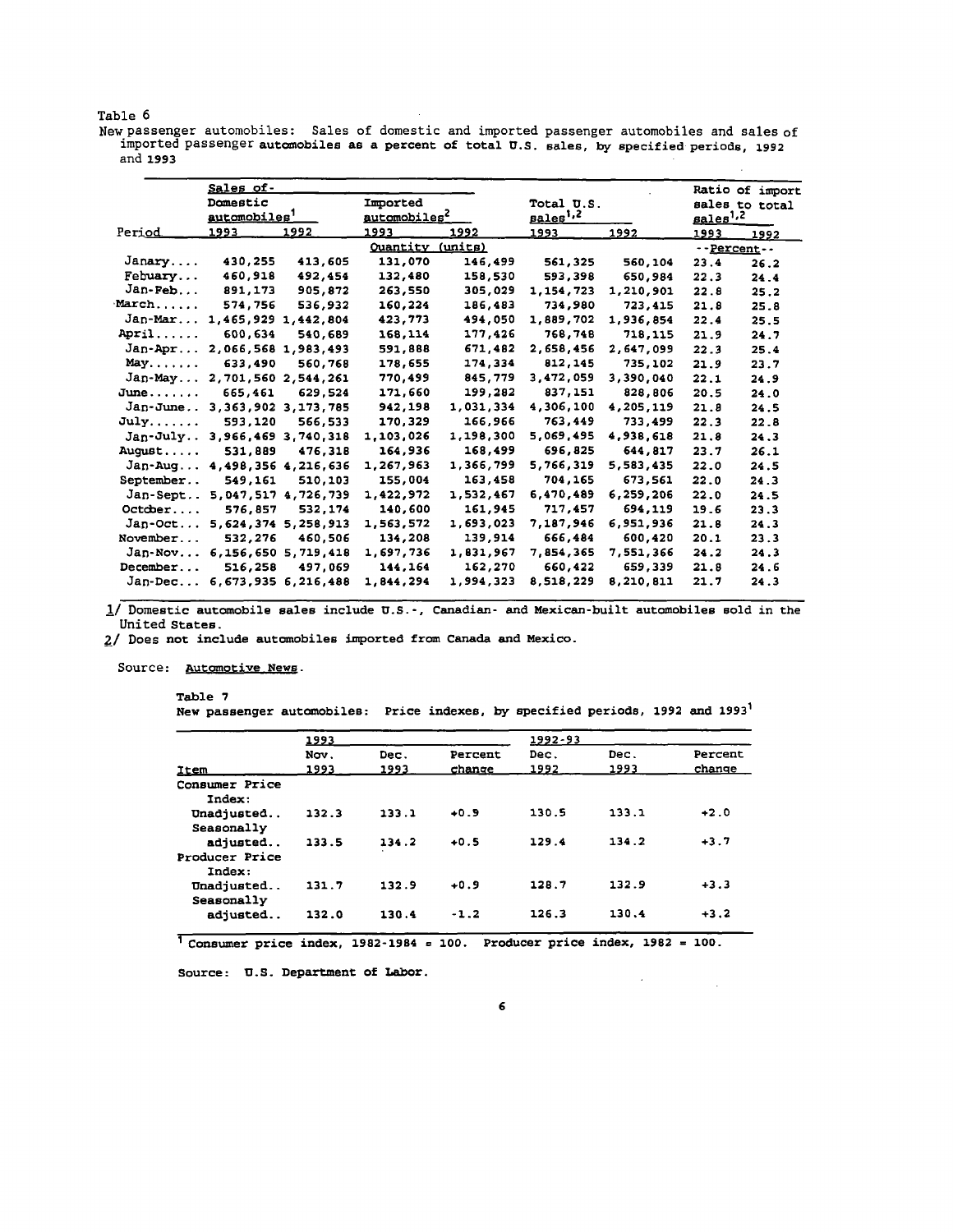$\overline{\phantom{a}}$ 

 $\hat{\mathbf{r}}$ 

 $\bullet$ 

New passenger automobiles: Retail price changes in the U.S. market during December 1993<sup>1</sup>

|                     | Retail price changes   |
|---------------------|------------------------|
| Country source/make | December 1993 (+ or -) |
|                     |                        |
| U.S. producers:     |                        |
| General Motors      | No change.             |
|                     | No change.             |
| Chrysler            | No change.             |
| Japanese producers: |                        |
| Toyota Motors       | No change.             |
| Mazda               | No change.             |
| Honda               | No change.             |
| $\texttt{Subaru}$   | No change.             |
| European producers: |                        |
| Volkswagen          | No change.             |
|                     | No change.             |
| Audi                | No change.             |
| Porsche             | No change.             |
| Mercedes-Benz       | No change.             |
| Korean producer:    |                        |
| Hyundai             | No change.             |

1 Average retail price change for all models.

Source: Automotive News, December 1993.

 $\sim$ 

7

 $\mathcal{L}$